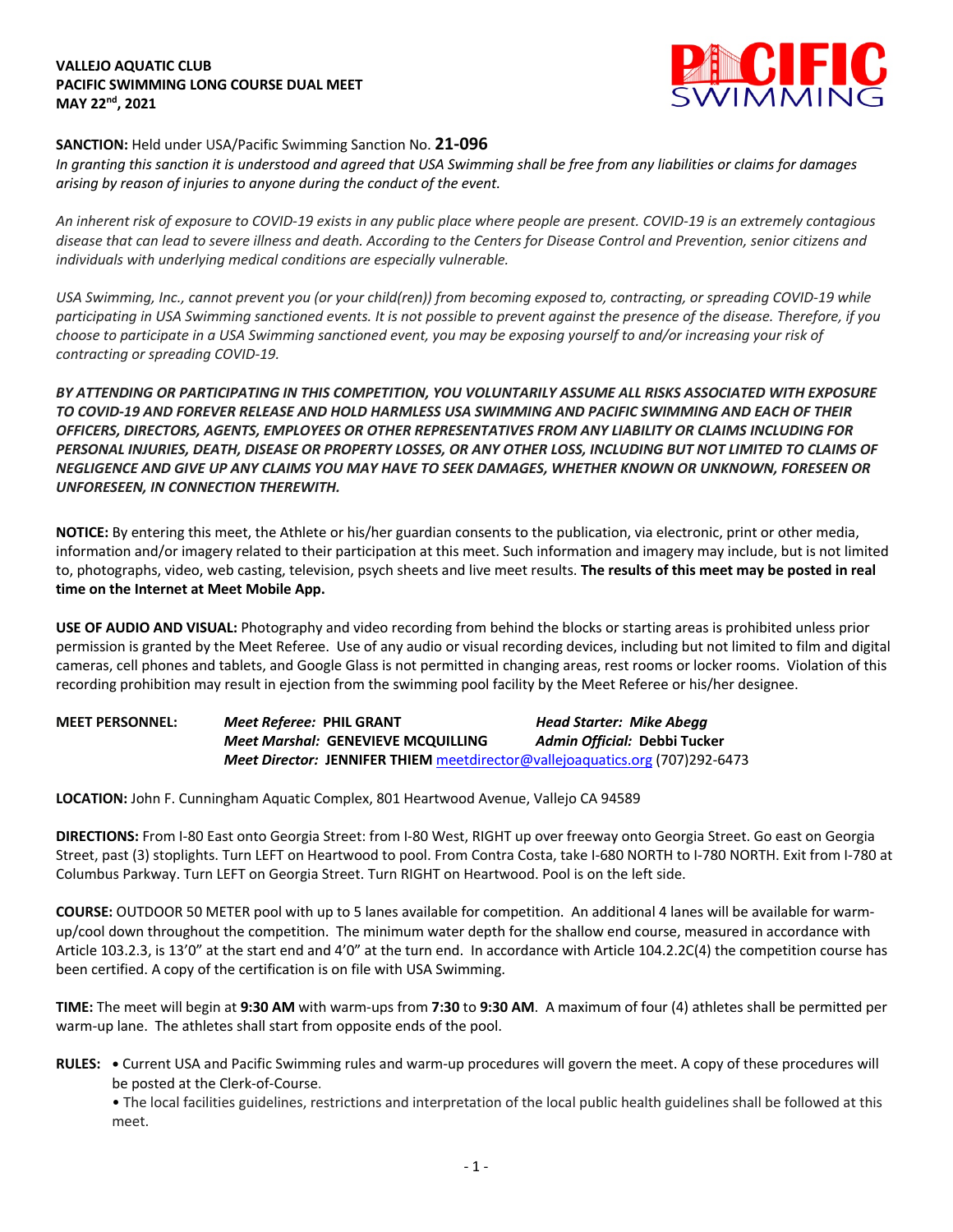• All applicable adults participating in or associated with this meet, acknowledge that they are subject to the provisions of the USA Swimming Minor Athlete Abuse Prevention Policy ("MAAPP"), and that they understand that compliance with the MAAPP policy is a condition of participation in the conduct of this competition.

- All events are timed finals.
- All events will swim fast to slow.
- Athletes may compete in a maximum of **4 events.**

• All Athletes ages 12 and under should complete competition within four (4) hours.

• Entries will be accepted until the number of splashes exceeds the estimated timeline, per the "Four-Hour Rule," based on the Athletes age and gender, or when the number of entered athletes meets capacity per facility restrictions.

**•** If local conditions warrant it the Meet Referee, with the concurrence of the Meet Director, may require a mandatory scratch down. Immediate cash refunds will be made for any mandatory scratches.

**•** At the discretion of the Meet Referee, events and heats may be combined.

• **All Coaches and Officials must wear their USA Swimming membership cards in a visible manner.** 

**• All applicable Solano County, City of Vallejo and State of California Public Health requirements for protection against COVID-19 will apply. All persons in the facility must be masked (with the exception of athletes during warm up, warm down, and actual competition). The Meet Director and Meet Referee may remove any individual who does not comply.**

**UNACCOMPANIED ATHLETES:** Any USA Swimming Athlete-Member competing at the meet must be accompanied by a USA Swimming Member-Coach for the purposes of Athlete supervision during warm-up, competition and warm-down. If a Coach-Member of the Athlete's USA Swimming Club does not attend the meet to serve in said supervisory capacity, it is the responsibility of the Athlete or the Athlete's legal guardian to arrange for supervision by a USA Swimming Member-Coach. The Meet Director or Meet Referee may assist the Athlete in making arrangements for such supervision; however, it is recommended that such arrangements be made in advance of the meet by the Athlete's USA Swimming Club Member-Coach.

**RACING STARTS:** Athletes must be certified by a USA Swimming member-coach as being proficient in performing a racing start or must start the race in the water. It is the responsibility of the Athlete or the Athlete's legal guardian to ensure compliance with this requirement.

**RESTRICTIONS:** • Smoking and the use of other tobacco products is prohibited on the pool deck, in the locker rooms, in spectator

seating, on standing areas and in all areas used by Athletes, during the meet and during warm-up periods.

- Sale and use of alcoholic beverages is prohibited in all areas of the meet venue.
- No glass containers are allowed in the meet venue.
- No propane heater is permitted except for snack bar/meet operations.
- All shelters must be properly secured.
- Deck Changes are prohibited.

• Destructive devices, to include but not limited to, explosive devices and equipment, firearms (open or concealed), blades, knives, mace, stun guns and blunt objects are strictly prohibited in the swimming facility and its surrounding areas. If observed, the Meet Referee or his/her designee may ask that these devices be stored safely away from the public or removed from the facility. Noncompliance may result in the reporting to law enforcement authorities and ejection from the facility. Law enforcement officers (LEO) are exempt per applicable laws.

• Operation of a drone, or any other flying apparatus, is prohibited over the venue (pools, Athlete/Coach areas, Spectator areas and open ceiling locker rooms) any time Athletes, Coaches, Officials and/or Spectators are present.

• There are no spectators, including parents, allowed in the swim venue. Spectators and parents may view the event outside of the north fencing. Spectators and parents must wear masks and practice social distancing.

• Locker rooms are available for restroom use only. No changing in the locker rooms will be permitted.

**ELIGIBILITY:** • Athletes must be current members of USA Swimming and enter their name and registration number on the meet entry card as they are shown on their Registration Card. If this is not done, it may be difficult to match the Athlete with the registration and times database. The meet host will check all Athlete registrations against the SWIMS database and if not found to be registered, the Meet Director shall accept the registration at the meet (a \$10 surcharge will be added to the regular registration fee). Duplicate registrations will be refunded by mail.

• Meet is open only to qualified athletes registered with **VALLEJO AQUATIC CLUB** and **PIEDMONT SWIM TEAM.** Athletes

who are unattached but participating with **VALLEJO AQUATIC CLUB** and **PIEDMONT SWIM TEAM** are eligible to compete. • Entries with **"NO TIME" will be ACCEPTED**.

• Disabled Athletes are welcome to attend this meet and should contact the Meet Director or Meet Referee regarding any special accommodations on entry times and seeding per Pacific Swimming policy.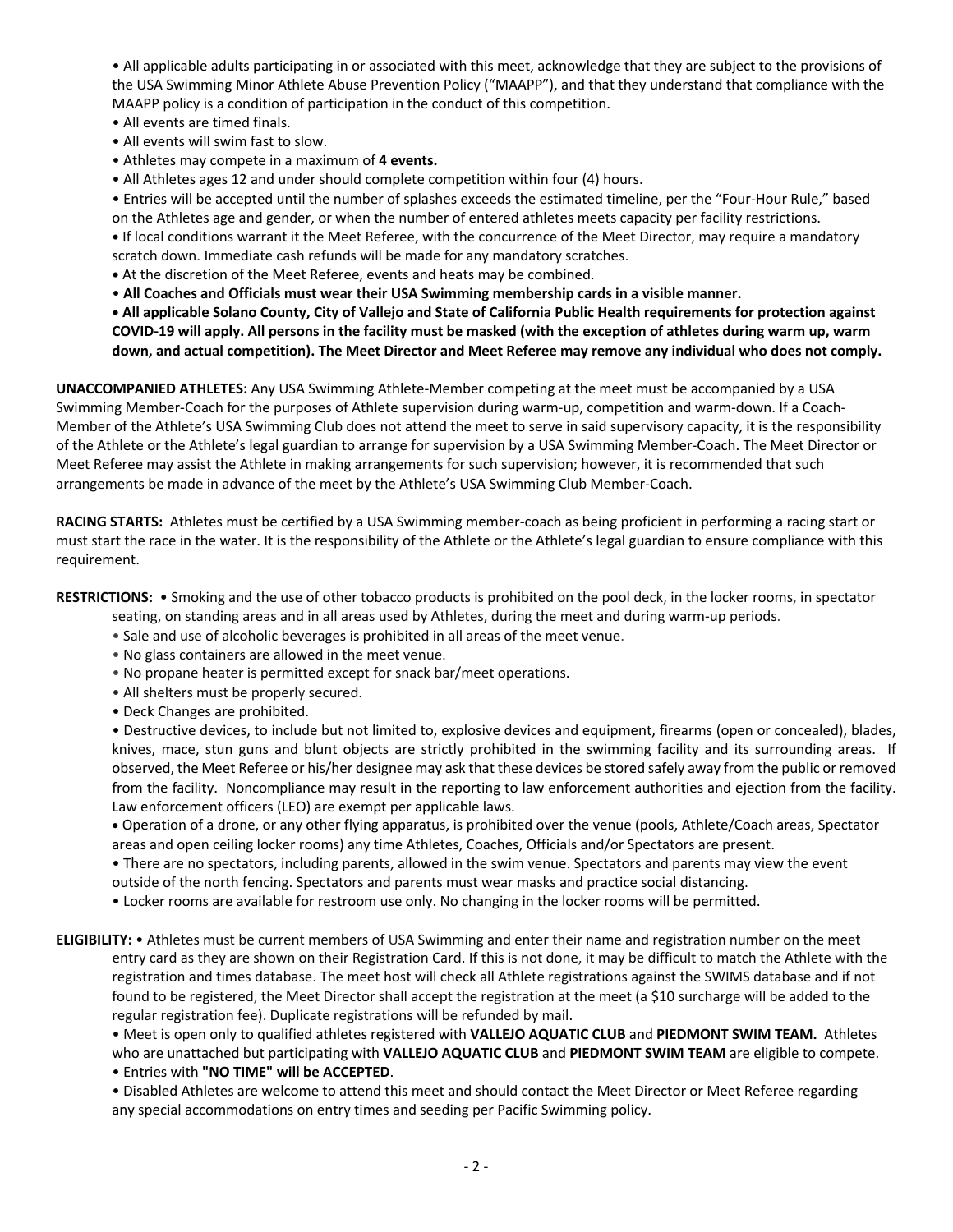• Athletes 19 years of age and over may compete in the meet for time only, no awards. Such Athletes must have met standards for the 17-18 age group.

• The Athlete's age will be the age of the Athlete on the first day of the meet.

**ENTRY FEES:** \$30 participation flat fee per Athlete. Entries will be rejected if payment is not sent at time of request, via Team Unify. No refunds will be made, except mandatory scratch downs.

**TEAM ENTRIES:** A sd3 entry file must be submitted by Friday, May 14th, 2021, to **meetdirector@vallejoaquatics.org**. Request a confirmation of receipt to ensure delivery of the email and file. Send meet entry file to the meet director.

**CHECK-IN:** The meet shall be pre-seeded. Athletes shall report to the bull-pen area at their scheduled time for each event.

**SCRATCHES:** Any Athletes not reporting for or competing in an individual timed final event that they have entered shall not be penalized.

**AWARDS:** None

**ADMISSION:** Free.

**SNACK BAR & HOSPITALITY:** There will be NO snack bar available during the competition. Refreshments will be provided for coaches, working deck officials, timers and volunteers.

**MISCELLANEOUS:** No overnight parking is allowed. Facilities will not be provided after meet hours.

## **EVENT SUMMARY**

| SATURDAY MAY 22nd 2021 |                      |
|------------------------|----------------------|
| <b>12 &amp; UN</b>     | <b>13 &amp; Over</b> |
| 200 FR                 | 200 FR               |
| 100 FL                 | 100 FL               |
| 50 BK                  | 200 BK               |
| 100 BR                 | <b>50 BK</b>         |
| 200 IM                 | 100 BR               |
| 100 FR                 | 200 IM               |
| 50 FL                  | 100 FR               |
| 100 BK                 | 200 FL               |
| <b>50 FR</b>           | 50 FL                |
| 50 BR                  | 100 BK               |
| 400 FR                 | <b>50 FR</b>         |
|                        | 200 BR               |
|                        | <b>50 BR</b>         |
|                        | 400 FR               |